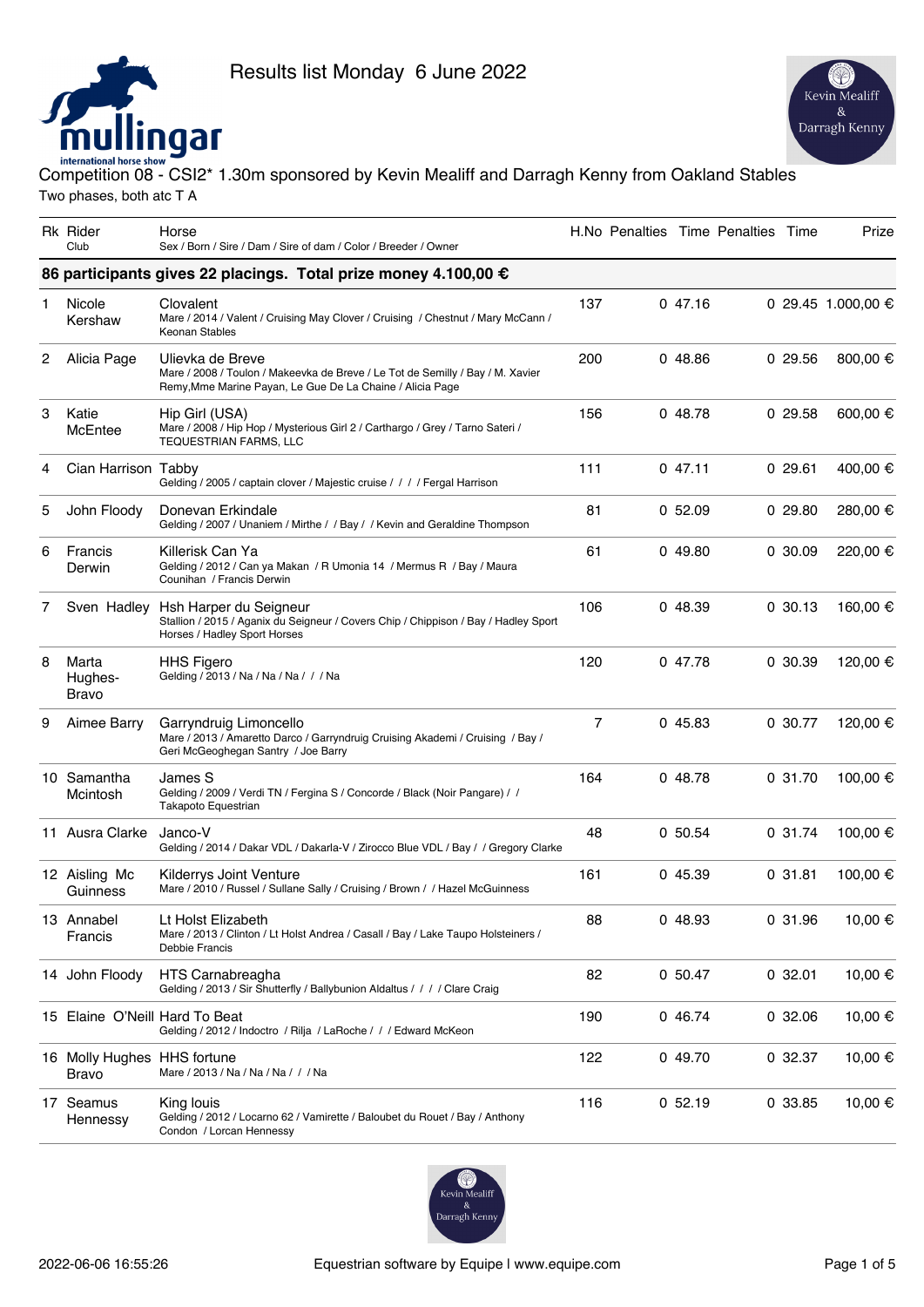



| Rk Rider<br>Club             | Horse<br>Sex / Born / Sire / Dam / Sire of dam / Color / Breeder / Owner                                                           |     |          | H.No Penalties Time Penalties Time |         | Prize   |
|------------------------------|------------------------------------------------------------------------------------------------------------------------------------|-----|----------|------------------------------------|---------|---------|
| 18 LT Adam                   | Rathbourne<br>Benson Byrne Mare / 2010 / Je T'aime Flamenco / Warrington Lassie / A / Bay-brown / / Minister<br>For Defence        | 12  | 0 47.99  |                                    | 0 33.93 | 10,00 € |
| 19 Jake Hunter               | Cento Blue<br>Gelding / 2010 / centadel / Dolcetta / Chacco Blue / Bay / / Susan o shea                                            | 129 | 049.86   |                                    | 0.35.21 | 10,00 € |
| 20 Ausra Clarke              | Incredible<br>Gelding / 2013 / Carrera / Cilea Z / Corrado I / Grey / / Gregory Clarke                                             | 50  | 0, 51.15 |                                    | 0.35.22 | 10,00 € |
| 21 Ellen Kenny               | Champion U<br>Gelding / 2011 / Casall / Luciana U / / Bay / / Emer kenny                                                           | 136 | 0 49.24  |                                    | 0.37.42 | 10,00 € |
| 22 Aoife McCabe LVS Enigma   | Mare / 2015 / Elodorado van de Zeshoek TN / Claudi / Canturo / Bay / Ann Marie O<br>Gorman / Aoife McCabe                          | 152 | 0, 51.20 |                                    | 0 37.52 | 10,00 € |
| 23 Joanne Blair              | Guru<br>Gelding / 2011 / Cassini Gold / Alexia / Ovidius / Bay / / NA                                                              | 15  | 049.07   |                                    | 0 38.05 |         |
| 24 Samantha<br>Mcintosh      | Dorette<br>Mare / 2009 / Dollar du Murier / Foxy Brown / Fighting Alpha / / / Coolmore<br>Showjumping                              | 163 | 0 49.07  |                                    | 0 38.23 |         |
| 25 Sean<br>Monaghan          | A.N Cassius<br>Gelding / 2013 / Cabachon / Liva Sem / / Chestnut / / Na                                                            | 179 | 0, 51.62 |                                    | 0.38.68 |         |
| 26 Harriet<br>Penfold        | Kvra<br>Mare / 2015 / Genius / Gitta / Wizzerd wv / Bay / / Get Penfold                                                            | 205 | 0 50.34  |                                    | 0.38.71 |         |
| 27 Capt<br>Charlene<br>Kehoe | Derrycush<br>Gelding / 2014 / Emerald Van't Ruytershof / ISHD Caldato / Aldato / Bay / Alfie<br>Hillen / Minister For Defence      | 134 | 0.50.24  |                                    | 0 38.92 |         |
| 28 Aisling Byrne             | Chin Cham Cham<br>Gelding / 2012 / Chin Champ / All You Need / Canturo / Bay / / Aisling Byrne                                     | 35  | 049.96   |                                    | 0.39.46 |         |
| 29 Olivia<br>Roulston        | Ibiza<br>Mare / 2013 / Sissily de la tour Vidal / Tuesday / Cavalier / Chestnut / Mrs van de<br>kink kai / Janet Roulston          | 211 | 0, 51.17 |                                    | 0 39.99 |         |
| 30 LT Adam<br>Benson Byrne   | Dunganstown Boy<br>Gelding / 2007 / Diamant de Semilly / Rincoola Bua / Cruising / Grey / / Minister<br>For Defence                | 11  | 047.28   |                                    | 040.23  |         |
| 31 Olive Clarke              | Ballerina Girl DVO Z<br>Mare / 2013 / Bisquet Balou / Urial du ver / Palestro / Bay / / GBBS Ltd                                   | 53  | 049.63   |                                    | 041.15  |         |
| 32 Ethen<br>Ahearne          | Fortinus Du Rouet<br>Gelding / 2015 / Heritage Fortunus / El Ira Du Rouet / Galoubet A / Bay / / JED<br>Horses Ltd                 | 2   | 0 53.24  |                                    | 041.50  |         |
| 33 Anna Carway               | Baskin sunny diamond<br>Gelding / 2015 / Diamant de Semilly / Urrahills Big Little Cat / Clover hill / Chestnut<br>/ / Anna carway | 44  | 0, 52.30 |                                    | 046.85  |         |
| 34 Marta<br>Hughes-<br>Bravo | Miss Belgium<br>Mare / 2012 / Der Senaat111 / Pandora / Indoctro / Chestnut / / Marion Hughes                                      | 119 | 047.10   |                                    | 4 32.16 |         |

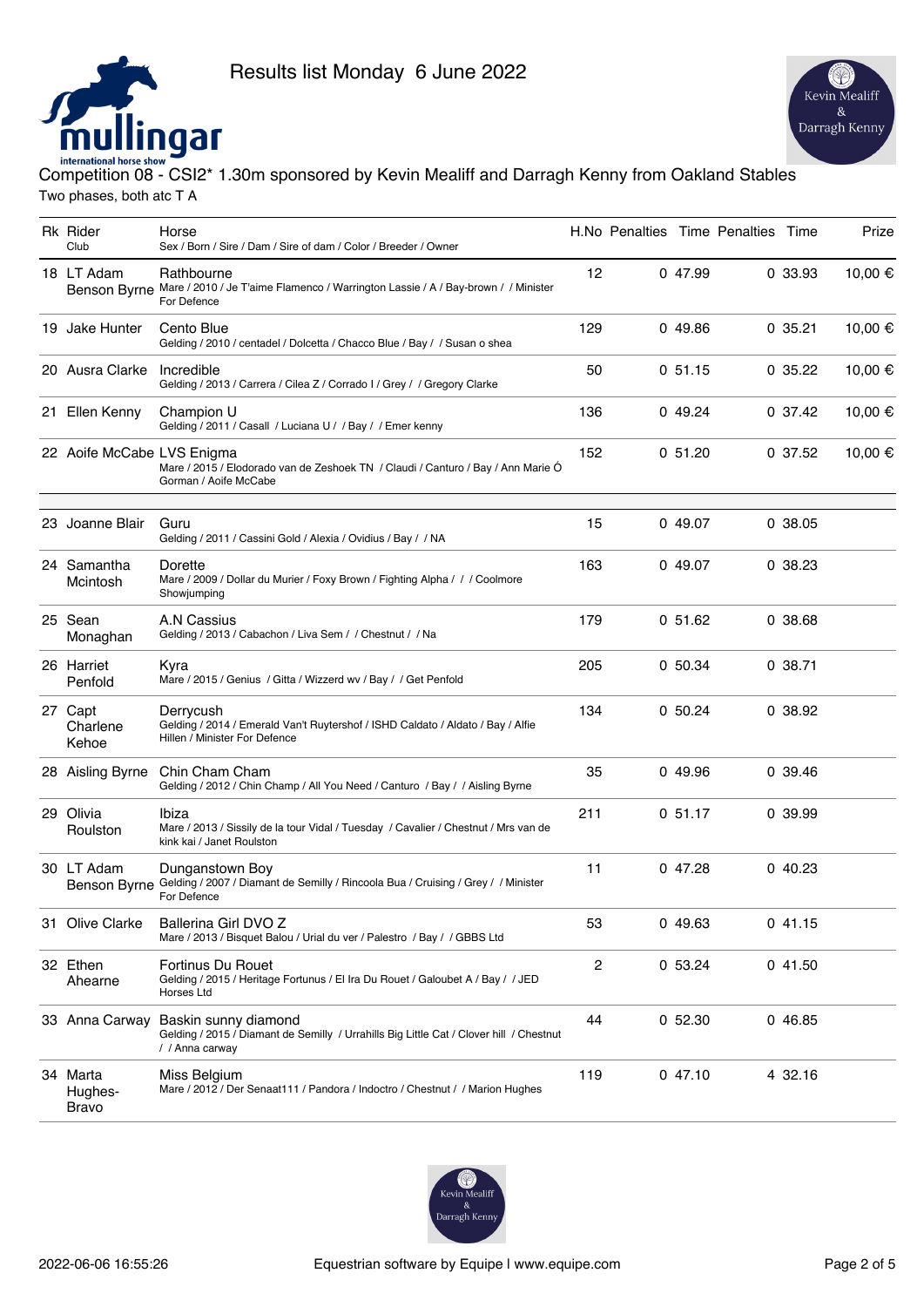



| <b>Rk Rider</b><br>Club        | Horse<br>Sex / Born / Sire / Dam / Sire of dam / Color / Breeder / Owner                                                                                          |     |         | H.No Penalties Time Penalties Time |         | Prize |
|--------------------------------|-------------------------------------------------------------------------------------------------------------------------------------------------------------------|-----|---------|------------------------------------|---------|-------|
| 35 Jackilynn<br><b>Breslin</b> | Castlefield Miss<br>Mare / 2013 / Pacino / Little Miss Puissance / Puissance / Black / Jim O'Neill / Jim<br>O'Neill                                               | 28  | 047.50  |                                    | 4 32.21 |       |
| 36 Lt James<br>Whyte           | Avonbeg<br>Gelding / 2011 / Flex A Bill / New England Girl / Temple Clover / Chestnut / /<br>Minister For Defence                                                 | 230 | 044.09  |                                    | 4 33.11 |       |
| 37 Aidan Killeen Helianthus H  | Mare / 2012 / Quality Time TN / Zonneglans / Ovidius / Bay / J. Haanen / Trefoil<br>Farm                                                                          | 144 | 049.89  |                                    | 4 34.23 |       |
|                                | 38 Elaine O'Neill Olympic GL FVD<br>Gelding / 2014 / Galisco Van Paemel / Glammer Girl HFD / Bengale / / / Keith<br>Ennis                                         | 191 | 048.84  |                                    | 4 35.47 |       |
| 39 Jake Hunter                 | Ecklands Helado<br>Mare / 2011 / Unknown / Unknown / / Grey / / Sandra Duffy                                                                                      | 130 | 0 47.96 |                                    | 4 35.58 |       |
| 40 Linda Murphy                | Sam Salad<br>Gelding / 2012 / Patty's veuve cosmic / Dancing at Lunasa / Sharifabad / Palomino /<br>Edward Norris / Susan Fitzpatrick                             | 186 | 0 47.86 |                                    | 4 36.29 |       |
| 41 Kenneth<br>Graham           | Tullabeg Jackson<br>Gelding / 2014 / Dignified Van't Zorgvliet / Tullabeg Jackie / Olympic Lux / / /<br>Regula Wassmer                                            | 101 | 0.51.48 |                                    | 4 36.80 |       |
| 42 Aidan Killeen Casaltan      | Gelding / 2015 / Casallco / Weltdaisy / / Bay / Oncken Harm / Andrea Hippeau<br>Vogel                                                                             | 143 | 0 53.26 |                                    | 4 38.25 |       |
| 43 Charlie<br>Flanagan         | Seaspray<br>Mare / 2009 / Jack Of Diamonds / Belle du Soir / / Grey / Louise Daly / William<br>Flanagan                                                           | 78  | 0.51.24 |                                    | 4 41.77 |       |
| 44 Maisie Adams Jatendra       | Mare / 2014 / Stakkato / E. Zatendra / Caretino / Brown / / Dale Adams                                                                                            | 1   | 048.94  |                                    | 4 42.12 |       |
| 45 Anthony O<br>Regan          | Holmoak Koln<br>Mare / 2010 / Clinton 2 / Calido Girl / Calido / Grey / / Jackie Moloney                                                                          | 194 | 0 49.32 |                                    | 8 36.94 |       |
| 46 Lee Carey                   | Kan Cruise<br>Gelding / 2013 / Kannan / Ms Cruise / Cruising / / / Leo Carey                                                                                      | 40  | 4 45.85 |                                    |         |       |
|                                | 47 Robyn Moran Coolminga Inspector Royal<br>Gelding / 2010 / Tinaranas Inspector / Coolminga Cavalier / Garrrison Royale /<br>Bay / James McMahon / James McMahon | 182 | 4 46.60 |                                    |         |       |
| 48 Morgan Carty King of Troy   | Gelding / 2011 / Captain Clover / Ballindine Diamond / Diamond lad / Bay / Gerard<br>Gibbons / Sandra Duffy                                                       | 42  | 4 46.67 |                                    |         |       |
| 49 Edward Doyle Flexability    | Gelding / 2011 / Flex A Bill / Diamond Ballerina / / Chestnut / Noel Cawley / Noel<br>Cawley                                                                      | 65  | 4 48.55 |                                    |         |       |
| 50 Olivia<br>Roulston          | Roundthorn Hercules<br>Gelding / 2012 / Colestus / Tessas Roundthorn / Manhattan / Grey / Patricia<br>connon / Samantha Dale                                      | 212 | 4 48.74 |                                    |         |       |
| 51 Seamus<br>Hennessy          | <b>Ballygriffin Clinton Jack</b><br>Gelding / 2014 / Clinton Jack / Knights Bridge / Ars Vivendi / Bay / Edgar Hogg /<br>Lorcan Hennessy                          | 115 | 4 49.33 |                                    |         |       |

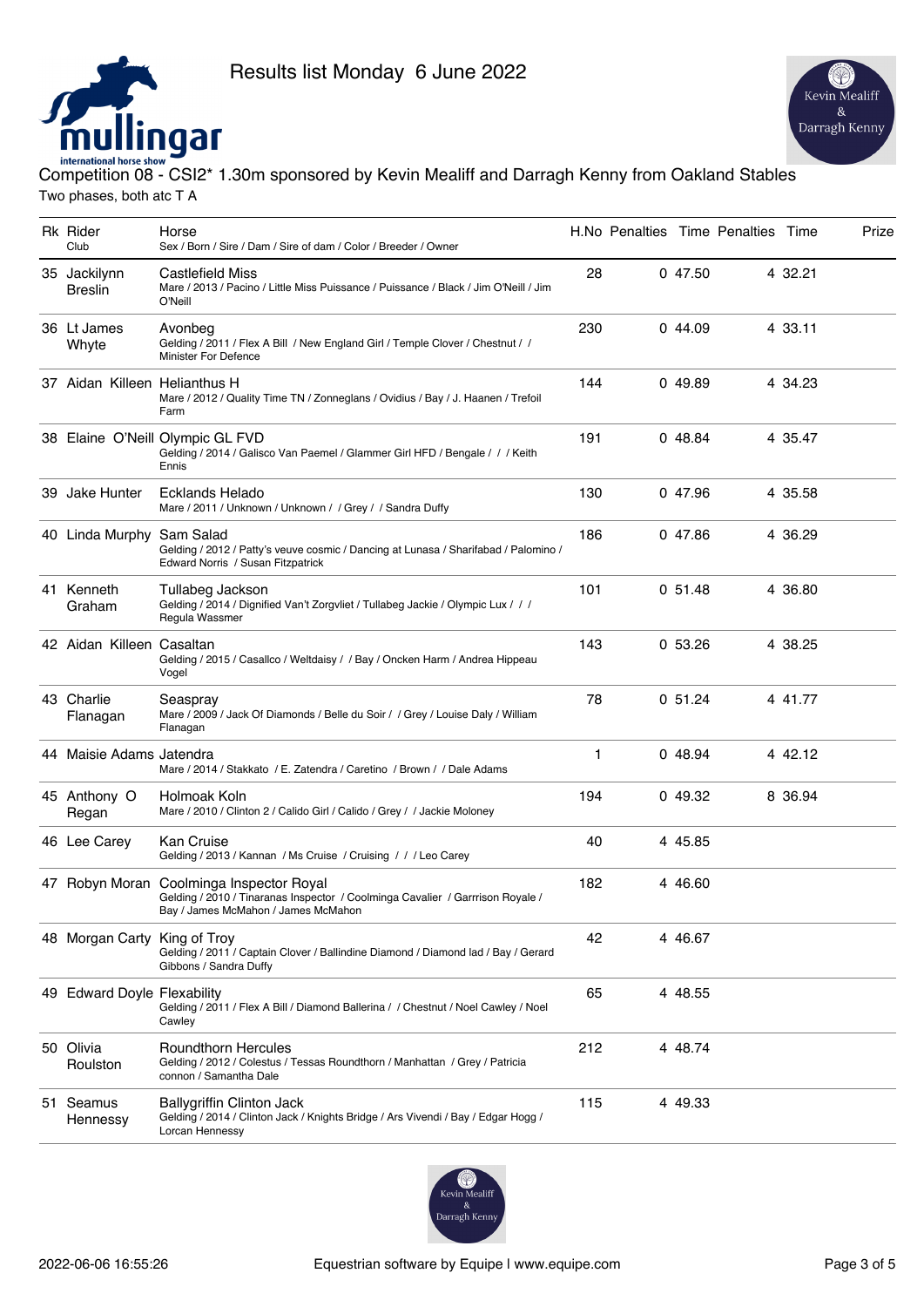



| Rk Rider<br>Club                 | Horse<br>Sex / Born / Sire / Dam / Sire of dam / Color / Breeder / Owner                                                                       |     |         | H.No Penalties Time Penalties Time | Prize |  |
|----------------------------------|------------------------------------------------------------------------------------------------------------------------------------------------|-----|---------|------------------------------------|-------|--|
| 52 Stephen<br><b>Bolas</b>       | Diamond Del Bosco<br>Gelding / 2006 / Clonleigh Dancer / Barna View Red Lady / Carrabawn View /<br>Chestnut / Pat Kavanagh / Andrew Bolas      | 22  | 4 49.37 |                                    |       |  |
| 53 Trudie<br>Hermione<br>McCoosh | TMSH Lady Majella<br>Mare / 2014 / OBOS Quality / Legaland Serpent / Diamond Serpent / Chestnut /<br>Peter Murdock / Alan McCoosh              | 154 | 4 49.42 |                                    |       |  |
| 54 Shauna<br>Heslin              | Katesbridge Arabella<br>Mare / 2014 / Creevagh Ferro EX Siebe / Cavalier clover lass / Cavalier Royale /<br>Bay / Janet A Hall / Finola Heslin | 117 | 4 50.04 |                                    |       |  |
|                                  | 55 James Dunne Celeste Van't Suybrouck<br>Mare / 2008 / bamako de muze / dabouschkah / diamant de semilly / Chestnut / /<br>amanda dunne       | 71  | 4 50.09 |                                    |       |  |
| 56 Shane<br>Goggins              | <b>Hot Shot Musterd</b><br>Stallion / 2012 / Spartacus / Daliante M / / Grey / / Niall Mullins                                                 | 97  | 4 50.13 |                                    |       |  |
| 57 Bríd Ryan                     | Drombane Foxy Lady<br>Mare / 2011 / Drombane Cruising / Julias Touchdown / / Chestnut / / Eugene Ryan                                          | 235 | 4 50.29 |                                    |       |  |
| 58 Melanie<br>Davidson           | Linze Z<br>Mare / 2009 / Lord Chin / Centina Z / Cevin / / Rotten Wilfred / Melanie Davidson                                                   | 59  | 4 50.73 |                                    |       |  |
| 59 Wesley Ryan                   | Urney park balou<br>Stallion / 2013 / Balou du rouet / Castle lodge gem / Hello oscar / / lan perry /<br>Wrsporthorses                         | 216 | 4 51.54 |                                    |       |  |
| 60 Holly<br>Lenahan              | Khalinov<br>Gelding / 2014 / Ustinov / Summerbridge Flush / Clover Flush / / / Declan Lenahan                                                  | 145 | 4 51.98 |                                    |       |  |
| 61 Linda Murphy                  | Castle Howard MRF Tiffin<br>Gelding / 2015 / Metropole / Brokagh classic lady / Classic vision / Bay / / Susan<br>Firzpatrick                  | 187 | 4 52.74 |                                    |       |  |
| 62 Olive Clarke                  | <b>FSS Outlaw</b><br>Gelding / 2014 / Cardento / Cimenta / Orlando v'd Heffinck / Bay / / Olive clarke                                         | 52  | 5 54.25 |                                    |       |  |
|                                  | 63 Alanna Fagan Ballycarrick Lass<br>Mare / 2010 / Ars Vivendi / Roskeen Lux / Olympic Lux / Bay / / Robert Fagan                              | 74  | 6 55.06 |                                    |       |  |
| 64 Sadhbh Cuffe Conny            | Mare / 2011 / Clarimo / Wanda Pp / Cristo 5 / Grey / Peter Peterson / Cathy Cuffe                                                              | 55  | 8 45.61 |                                    |       |  |
|                                  | 65 Edward Doyle Renkum A'Toast<br>Unknown / 2012 / Cheers Cassini / Egalisca De Ruire / / Bay / Mr Henk Minderman<br>/ Gina Prescott           | 66  | 8 49.68 |                                    |       |  |
| 66 Jill Greene                   | Master Holiday<br>Gelding / 2007 / Puissance / Chatsworth Candle Girl / Candle King / Bay / / Gerard<br>McNamara                               | 102 | 8 49.81 |                                    |       |  |
| 67 Laurence<br>Mowatt            | Evergreen M<br>Gelding / 2009 / Berlin / Chin Chin / Makalaar / Bay / / Laurence Mowatt                                                        | 183 | 8 50.58 |                                    |       |  |
| 68 Seamus<br>Hughes<br>Kennedy   | Cocoblue<br>Gelding / 2011 / Contendros 2 / Chaclypsa / Chacco-Blue / Bay / Gestüt Lewitz /<br>Pearl Roche                                     | 126 | 8 51.34 |                                    |       |  |